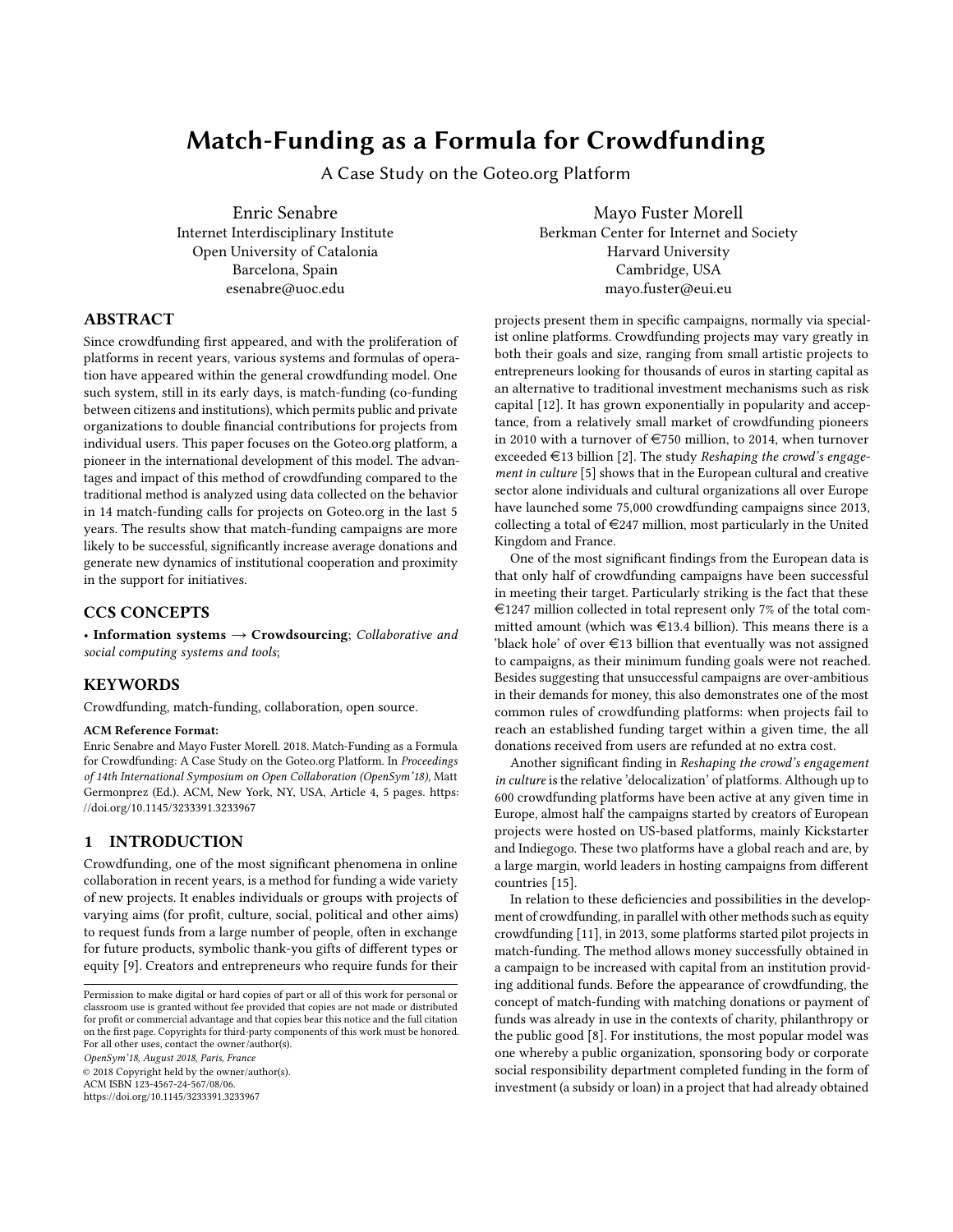a substantial amount of its target funding from other sources. The first crowdfunding platforms in Europe that tried different forms of match-funding in 2013 were Goteo in Spain, with the support of the International University of Andalusia (UNIA), and KissKiss-BankBank in France, with the support of La Poste, while in the US it was Indiegogo, with the support of the Kapor Foundation [\[4\]](#page-4-8).

#### 1.1 Goteo match-funding calls

Goteo was one of the first platforms to start operating locally and internationally from Spain in 2011, covering different sectors and fields within so-called 'civic crowdfunding' [\[3\]](#page-4-9). Its activity is now undergoing sustained growth, making it especially rich in the types of campaign and diversity of its users and initiatives [\[6\]](#page-4-10). Goteo has been chosen for a number of factors that make this case a paradigmatic example of how the match-funding method is applied and develops within crowdfunding. Firstly, it was one of several pioneering platforms and the first to offer the match-funding method internationally [\[13\]](#page-4-11). Secondly, it now has consolidated experience in this form of funding (between 2013 and 2018 there were a total of [1](#page-1-0)4 match-funding calls for projects, varying in size and success) $^1$ . In addition, in line with its philosophy of open knowledge and a commons-based approach [\[7\]](#page-4-12), it includes a number of transparency measures that make it particularly suitable for third-party research and analysis and an API that permits the generation of related applications to access open data on its operations [\[14\]](#page-4-13).

Goteo's calls for projects are coordinated around sponsoring bodies, which are both private and public institutions, who call for projects in specific fields they wish to promote, announcing the total amount of capital provided (the so-called 'match-funding pool') to double individual donations, along with the other details and conditions for the call for projects. Managers of projects looking for funding can then offer proposals for specific campaigns within a given period, using the Goteo form. In the final stage, projects are selected that can then access capital from the match-funding pool. This selection phase is normally preceded by a period of training, involving crowdfunding workshops co-organized by the funding institutions, to help project managers design and improve their proposals in line with the most important crowdfunding mechanisms. Since 2013, the platform has worked following this model with universities, regional governments, private foundations, local councils and local innovation agencies in calls for projects related to sociocultural innovation, educational innovation, childhood and cooperation, culture and public domain assets, entrepreneurial spirit, health, smart city projects, education, cultural heritage and the arts.

Once selected and published, the campaigns are given a time limit to reach their established financial target. During this period, each time a user makes a donation, the established match-funding pool directly and simultaneously contributes an equivalent amount to the same campaign. Thus, the contribution instantly doubles the individual donation, displayed on a graphic progress thermometer for each campaign. As agreed beforehand with the organizing institution, limits are established regarding the extent to which the system can double contributions, so that particularly large contributions (such as hundreds of euros) cannot 'drag in' more than  $\epsilon$ 50

OpenSym'18, August 2018, Paris, France Enric Senabre and Mayo Fuster Morell



Figure 1: Project campaigns within a match-funding call.



Figure 2: Website of Goteo open data statistics.

or other pre-defined maximum amounts. This measure guarantees maximum diversity and a minimum participation level, while preventing fraudulent use of the system. Finally, if campaigns fail to reach their funding target, the same mechanism as used in other campaigns is activated and the displayed donations are refunded, at no extra cost, to both individual users and the organizing institutions.

#### 2 METHODOLOGY

Data collection for this analysis was based on access to Goteo's public statistics page<sup>[2](#page-1-1)</sup>, which shows both the aggregate overall behaviour of campaigns and that of specific match-funding calls for projects. As shown in Table 1, the 14 calls for projects since 2013 have involved a variety of different volumes in the selected campaign projects, contributions and participants, covering a total of 123 initiatives that accessed match-funding, supported by a variety of institutions.

The study is based on an analysis comparing some of these data on the behaviour of match-funding campaigns with averages from the other Goteo campaigns since the platform started in November 2011 (a total of 948 projects). In addition, a supplementary part of the analysis is based on data from an experimental website<sup>[3](#page-1-2)</sup> for geolocated viewing of donations and the source of capital in the match-funding pool in Goteo.

<span id="page-1-0"></span><sup>1</sup>Complete list of Goteo.org match-funding calls. Retrieved June 14 from https://en.goteo.org/#matchfunding

<span id="page-1-2"></span><span id="page-1-1"></span> $^2\rm{Goteo.org}$  stats page. Retrieved June 14, 2018 from https://stats.goteo.org/home/es <sup>3</sup>Goteo.org match-funding visualizations. Retrieved June 14, 2018 from https://matchfunding.goteo.org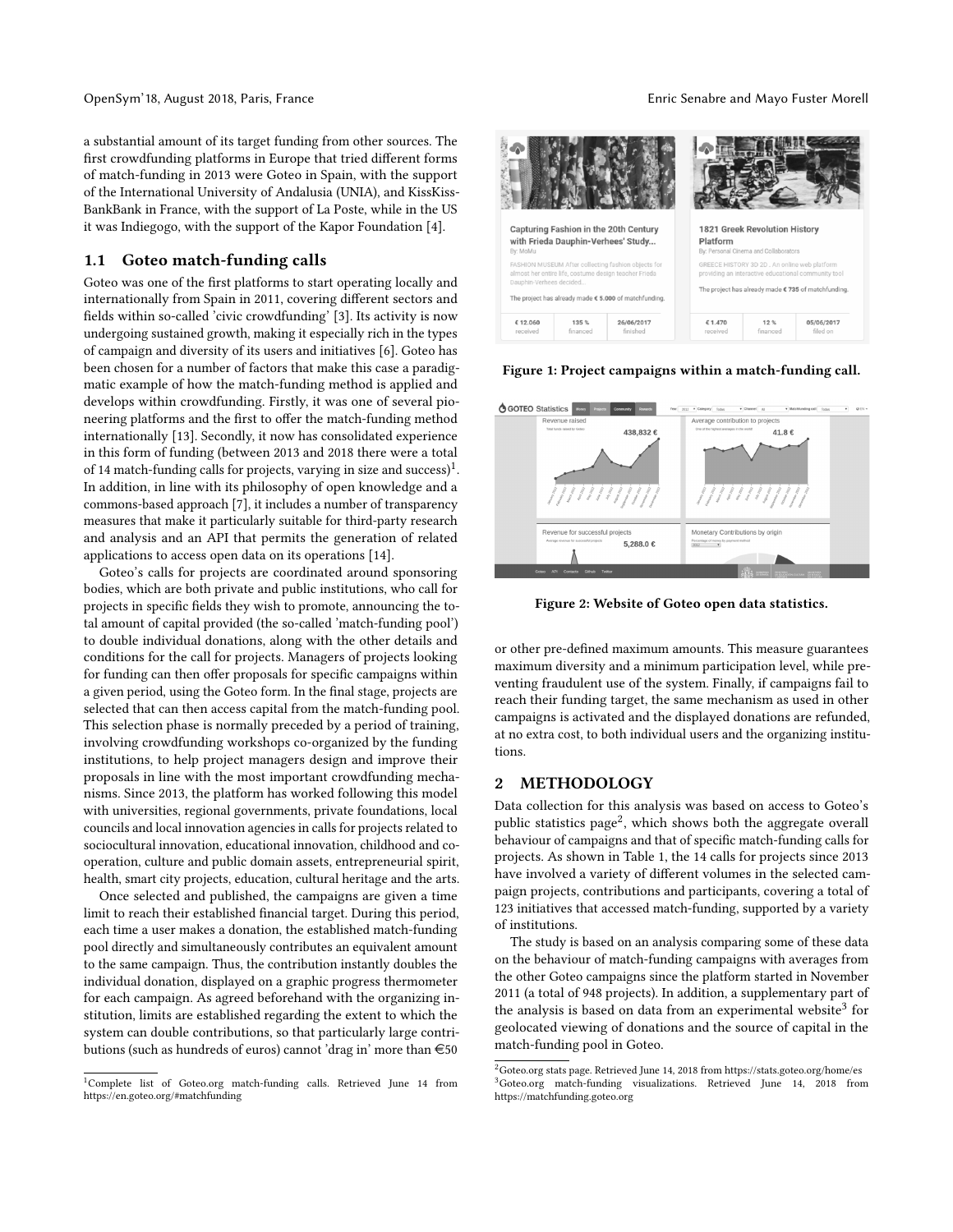| Title of match-funding call                         | Selected<br>projects | Successful<br>projects | Total<br>funding<br>$(\in)$ | Feeder<br>capital<br>assigned<br>$(\in)$ | Contribution<br>from<br>institution | Capital not<br>mobilised<br>$(\in)$ |
|-----------------------------------------------------|----------------------|------------------------|-----------------------------|------------------------------------------|-------------------------------------|-------------------------------------|
| Sociocultural innovation (2013)                     | 5                    | 4                      | 25,988                      | 10,000                                   | 31%                                 | 2,000                               |
| Innovation in healthcare 1 (2013)                   | 5                    | 3                      | 24,897                      | 12,000                                   | 38%                                 | 2,663                               |
| Innovation in education and open knowledge (2013)   | 5                    | 5                      | 34,715                      | 10,000                                   | 27%                                 | 560                                 |
| Entrepreneurship (2013)                             | 10                   | 5                      | 28,002                      | 20,000                                   | 42%                                 | 8,322                               |
| Innovation in cooperation and childhood care (2014) | 5                    | 4                      | 26,882                      | 10,000                                   | 28%                                 | 2,517                               |
| Innovation in healthcare 2 (2014)                   | 5                    | 5                      | 33,949                      | 12,000                                   | 35%                                 | $\Omega$                            |
| Cultural heritage and digital remix (2015)          | 5                    | 4                      | 26,979                      | 10,000                                   | 33%                                 | 1,064                               |
| Crowdfunding Zaragoza 1 (2015)                      | 4                    | 3                      | 20,054                      | 12,000                                   | 42%                                 | 3,485                               |
| Gipuzkoa cultural projects (2016)                   | 20                   | 20                     | 151,024                     | 70,000                                   | 44%                                 | 3,428                               |
| Strike a match for education (2016)                 | 3                    | 2                      | 16,572                      | 10,000                                   | 44%                                 | 3,509                               |
| Supporting education (2017)                         | 13                   | 11                     | 62.924                      | 40,000                                   | 39%                                 | 17,419                              |
| Meta Gipuzkoa (2017)                                | 16                   | 15                     | 159,343                     | 70,000                                   | 40%                                 | 7,369                               |
| Crowdfunding Zaragoza 2 (2018)                      | 4                    | 4                      | 35,041                      | 14,000                                   | 40%                                 | $\Omega$                            |
| Conjuntament Barcelona (2018)                       | 23                   | 22                     | 231,336                     | 96,000                                   | 42%                                 | $\Omega$                            |
| Sum / average of all match-funding calls            | 123                  | 107                    | 877,706                     | 396,000                                  | 38%                                 | 52,336                              |

Table 1: Statistics on Goteo match-funding calls and organizing institutions

# 3 RESULTS

Results indicate that match-funding offers a number of advantages with regard to traditional crowdfunding: it helps to provide additional funds for project campaigns, significantly increases the average amounts of donations and, accordingly, improves the chances of success for campaigns.

#### 3.1 The effectiveness of match-funding

As Table 1 shows, one of the main issues to consider is how 107 out of the 123 campaigns selected in Goteo calls for projects since 2013 finally received the previously defined funding. As shown in Table 2, this 83% success rate is significantly higher than the normal 65% rate for the platform, already among the highest success rates in crowdfunding platforms on the market [\[10\]](#page-4-14). This indicates that the match-funding method can indeed achieve a higher rate in channeling individual and common funds to projects, an important factor for projects and initiatives that choose crowdfunding at a specific moment in their development.

This is even more relevant when one considers that Goteo campaigns normally require an average of 123 individual donors to successfully obtain funding. By contrast, in the match-funding campaigns analyzed since this method was first offered, the number drops by half, with an average of 69 users required. Another observation from the overall analysis of match-funding campaign behavior, compared to that of traditional crowdfunding campaigns (lacking this additional multiplying component), is that the average contribution from users is higher in the case of match-funding (average  $\in$ 48) than in other Goteo campaigns (approximately  $\in$ 41). Another relevant aspect with regard to general match-funding behavior on Goteo over time is that only 38% of the  $\in$ 877,706 collected up to mid 2018 by this system came from the institutional matchfunding pool (therefore 62% came from individual donors). This suggests that match-funding offers a motivation and incentive for

the public to finance projects and is thus a formula that supports the assignment of funds and validates social interest in new initiatives, without covering all or even half of the funds needed for their implementation. In other words, the way in which match-funding works on Goteo could provide appropriate dynamics for channeling significant amounts from public or private funds through a donation system that facilitates public participation above and beyond what the funds themselves could achieve. Other similar large-scale initiatives, such as the recent Arts Council England Heritage Lottery Fund match-funding case study, carried out by NESTA in the United Kingdom [\[1\]](#page-4-15), indicate similar behavior, although based on less developed match-funding formulas (where the contribution is provided at the end): from a starting multipliable capital of  $£251,500$ an additional £405,941 was eventually raised (i.e. twice the capital initially committed for multiplying).

## 3.2 The local dimension

Another key aspect, noted in the introductory section of this study on international 'delocalization' dynamics of crowdfunding, using large American platforms such as Kickstarter and Indiegogo as the technological solutions, suggests a need to establish mechanisms for local participation in this sector. Only 50% of crowdfunding campaigns for European organizations and projects use platforms whose headquarters and main business activity are in EU member states or the European continent, while the rest mostly choose the two large global platforms.

This is a problem, given that match-funding requires agreements and alliances with public and private bodies, often aiming to have an impact on a local area or a specific field. Thus mechanisms that strengthen proximity between crowdfunding platforms and organizations that have traditionally funded innovative, risky or minority projects need to be explored. An example of this behavior from match-funding, favoring dynamics of local support among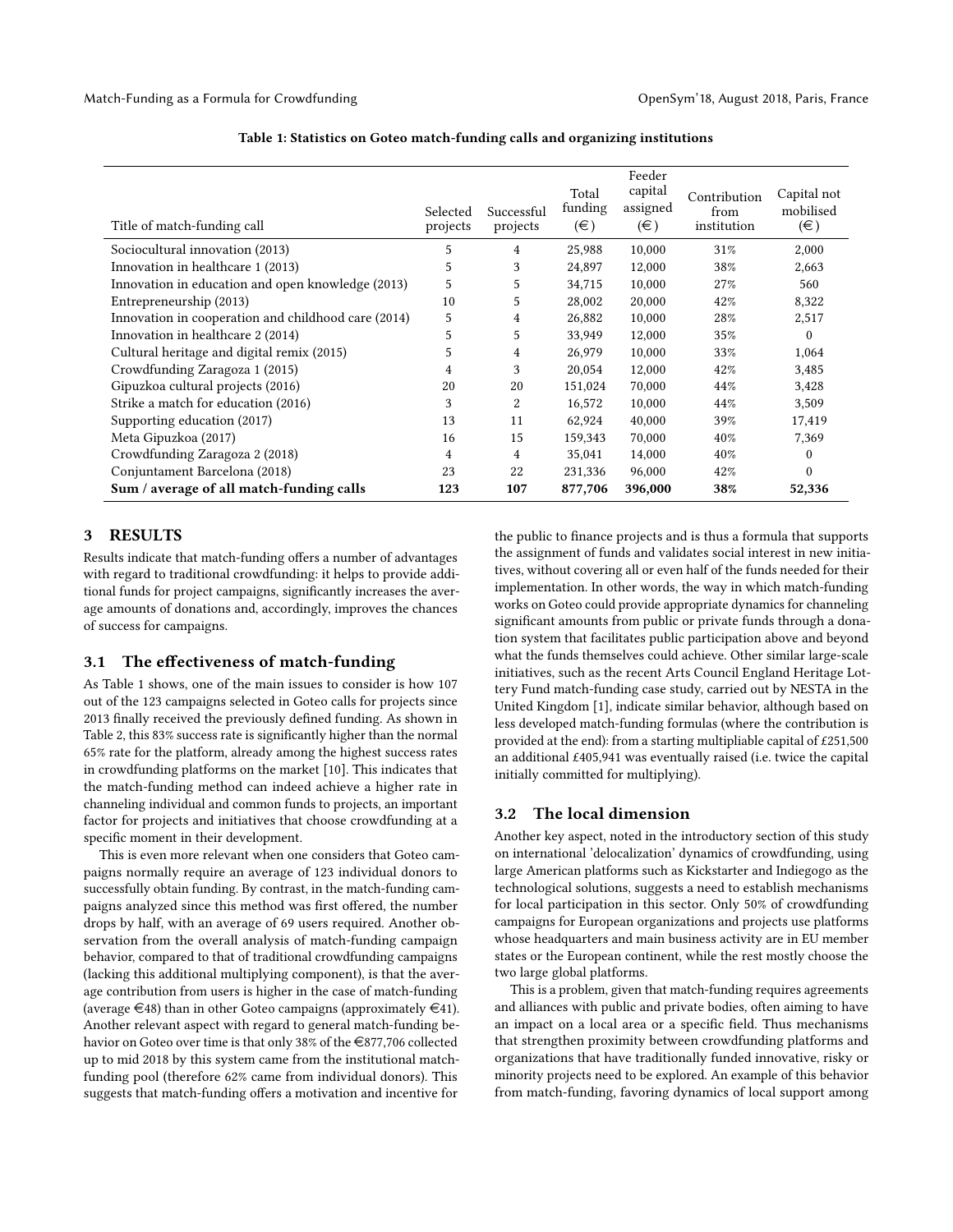| Title of match-funding call                         | Average revenue<br>in projects<br>$(\in)$ | Percentage of<br>funding goal | Success<br>rate | Average<br>of donors | Average<br>individual<br>donation<br>$(\in)$ |
|-----------------------------------------------------|-------------------------------------------|-------------------------------|-----------------|----------------------|----------------------------------------------|
| Sociocultural innovation (2013)                     | 6,390                                     | 123%                          | 80%             | 70                   | 32                                           |
| Innovation in healthcare 1 (2013)                   | 7,629                                     | 139%                          | 60%             | 98                   | 41                                           |
| Innovation in education and open knowledge (2013)   | 6,943                                     | 118%                          | 100%            | 66                   | 36                                           |
| Entrepreneurship (2013)                             | 5,340                                     | 135%                          | 50%             | 44                   | 52                                           |
| Innovation in cooperation and childhood care (2014) | 6,549                                     | 119%                          | 80%             | 68                   | 42                                           |
| Innovation in healthcare 2 (2014)                   | 6,790                                     | 117%                          | 100%            | 66                   | 50                                           |
| Cultural heritage and digital remix (2015)          | 6,715                                     | 116\%                         | 80%             | 67                   | 45                                           |
| Crowdfunding Zaragoza 1 (2015)                      | 6,548                                     | 109%                          | 75%             | 54                   | 58                                           |
| Gipuzkoa cultural projects (2016)                   | 7,551                                     | 166\%                         | 100%            | 70                   | 54                                           |
| Strike a match for education (2016)                 | 7,551                                     | 118%                          | 67%             | 60                   | 56                                           |
| Supporting education (2017)                         | 5,276                                     | 137%                          | 85%             | 51                   | 49                                           |
| Meta Gipuzkoa (2017)                                | 10,447                                    | 171%                          | 94%             | 81                   | 65                                           |
| Crowdfunding Zaragoza 2 (2018)                      | 8,760                                     | 125%                          | 100%            | 63                   | 47                                           |
| Conjuntament Barcelona (2018)                       | 10,518                                    | 131%                          | 96%             | 104                  | 52                                           |
| Sum / average of all match-funding calls            | 7,358                                     | 130%                          | 83%             | 69                   | 48                                           |
| Sum / average rest of crowdfunding                  |                                           |                               |                 |                      |                                              |
| campaigns in Goteo (no match-funding)               | 5,288                                     | 121%                          | 65%             | 123                  | 41                                           |

Table 2: Statistics on Goteo match-funding projects compared with regular crowdfunding campaigns



Figure 3: A match-funding call in Goteo indicating the source of donations.

institutions and local communities, can be found in the Goteo geolocation tool, which provides a clear display of how funds activated by the match-funding usually flow from the area of influence of the 'match-funder' institutions.

## 4 CONCLUSIONS

Our aim in this study was to determine if match-funding represents a viable alternative to crowdfunding, and to what extent it can represent a set of improvements in the usual mechanisms and rules behind the usual crowdfunding platform mechanisms. The data analyzed from Goteo supports the idea that the match-funding model of crowdfunding can help provide additional funds to projects, increase the chances of a campaign's success, significantly increase the average amounts donated and generate new dynamics of institutional cooperation and proximity in the support for initiatives.

In line with the report Reshaping the crowd's engagement in culture [4], in both culture and other frequently related sectors (education, technology, social sectors, among others), the growing use of crowdfunding by communities of creators in Europe and the world will increase further in forthcoming years. Therefore, options such as match-funding and its tendency to associate trans-institutional funding strategies, where initiatives with a social impact are required, could represent an improvement not just in effectiveness but also in the local visibility and impact of these still new hybrid forms of funding.

In the case of the match-funding model studied here, based on the specific characteristics of the Goteo platform, mechanisms for viewing data help track and analyze behavior in calls for projects. This tracking and analysis permits comparisons of campaign behavior (as in this case) but also interpretations by public and private institutions of their expanded area of influence. This can help provide proactive mapping of areas of needs and initiatives to which funding with institutional cooperation should be targeted.

When one also considers that another specific feature of Goteo campaigns is that they indicate the non-monetary resources that might be needed for their implementation (materials, infrastructure, donations of time, etc.), match-funding thus becomes a tool that, if broadened, could facilitate coordinated collective and institutional action in the participatory assignment of resources, with an open data mechanism and transparent management. It is also significant that the match-funding training actions provided